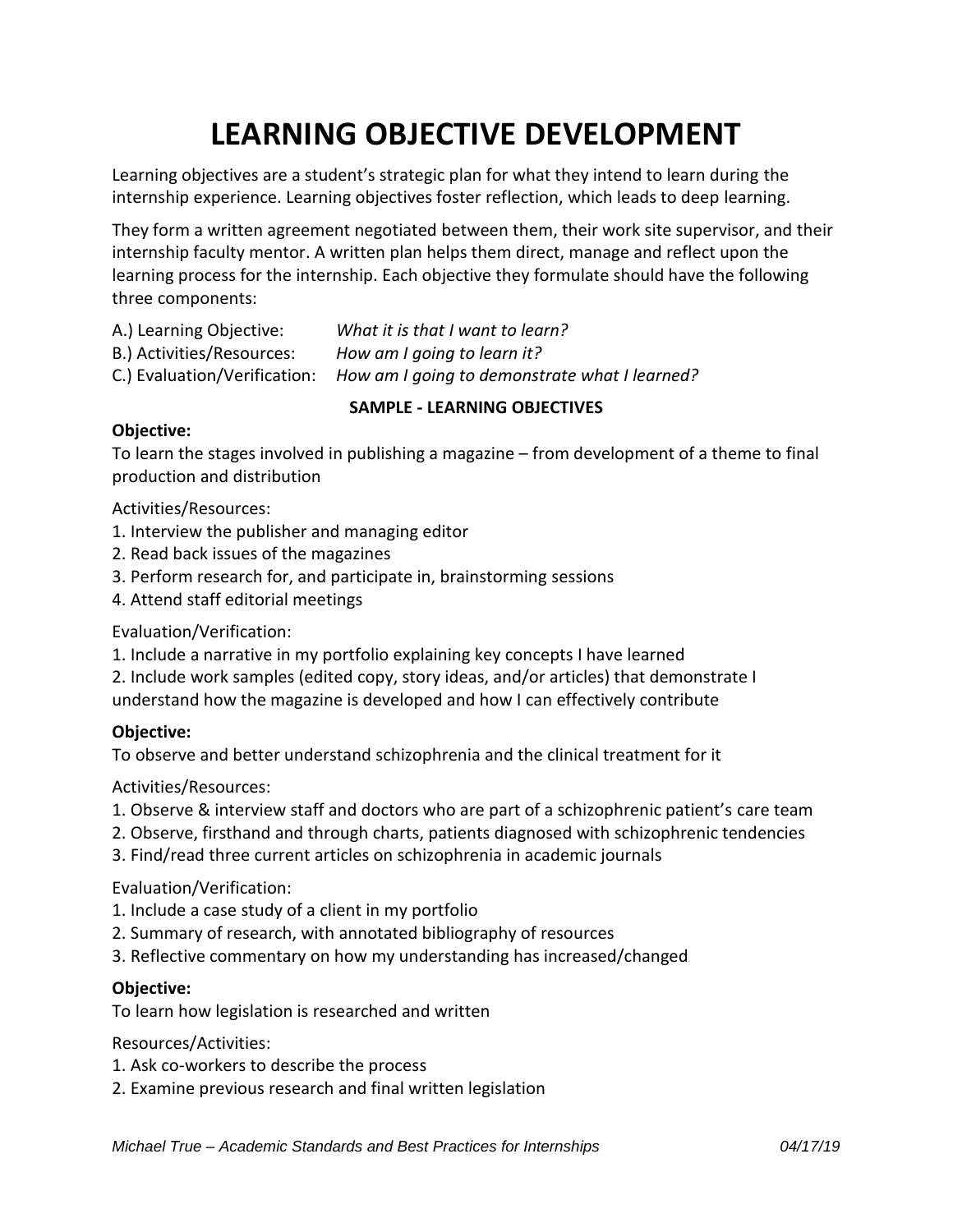3. Participate in background research for a potential bill

## Evaluation/Verification:

- 1. Reflective summary of research and writing process
- 2. Chart of factors involved in writing legislation
- 3. Section of legislation to which I have contributed

# **IDEAS FOR RESOURCES AND VERIFICATION**

## **Resources/Activities Options & Ideas:**

## **Workplace training, experiences, projects and/or activities:**

- Orientation
- Training sessions (internal & external)
- Work projects/activities
- Experiences in other departments within the organization
- Attend meetings within the organization (staff, team, department, board)
- Site visits to other organizations
- Attendance at meetings, conferences, professional organizations
- Shadow or observe other professionals

## **Reading materials:**

- Professional Journals; Literature; Articles
- Discipline-related Literature (Textbooks; periodicals; articles; etc.)
- Career resources (books, websites, apps)
- View of Work (current & future trends)

## **Other "activities/resources" ideas could include:**

- Internet resources; literature searches
- Research
- Information interviews with professionals
- Career Development inventories (personality, interests, values, etc.)
- Career Development workshops (resume, interviewing, job-hunting)
- View CDs, DVDs, Streaming Video or Videotapes
- Listen to audio instructional programs
- Journaling/Reflective Writing react in writing to experiences/activities
- Critical Incident Analysis
- Contact professional associations
- Seek professional mentor; develop relationship
- Compare class concepts with workplace experiences
- Discussions with peers
- Discussions with faculty advisor
- Regular meetings with worksite supervisor
- Case study
- Biographies/Autobiography
- Comparative studies
- Look for model/excellent work samples